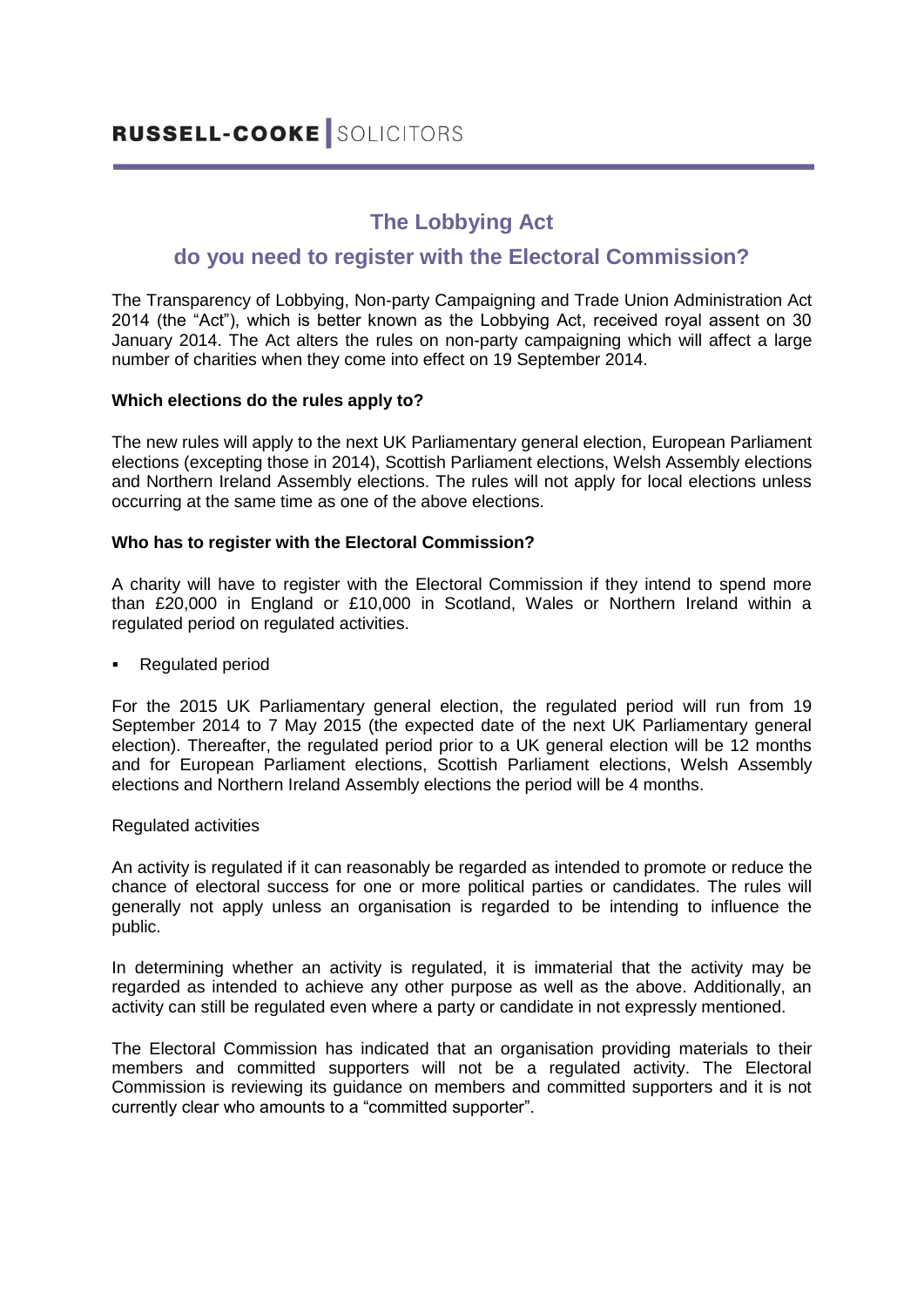The following are examples of activities which will be regulated in certain circumstances:

- the production of election material such as leaflets and posters
- **PEDIENCES** and other media events
- **EXEC** canvassing and market research
- **•** public rallies and events

If an activity is regulated, expenditure associated with it will come within the Act, unless that expenditure is excluded. Note that staff costs are not excluded.

Specific exclusions include:

- the translation of material from English to Welsh or from Welsh to English
- reasonable costs associated with travel, accommodation or personal needs
- reasonable costs incurred in relation to an individual's disability
- the organisation's annual conference
- expenses relating to services provided voluntarily by individuals
- expenses in respect of publications, other than adverts, in a newspaper, periodical and certain broadcasts
- **•** provision of security at a public rally or event

#### **What do organisations have to do once registered?**

Spending limits

Registered campaigners will be subject to the below spending limits for the regulated period prior to the 2015 general election.

| England          | £319,800 |
|------------------|----------|
| Scotland         | £55,400  |
| Wales            | £44,000  |
| Northern Ireland | £30,800  |

There is also a limit of £9,750 for spending which is focused on a particular constituency. There are rules relating to spending an organisation makes in promoting one political party, though these should not be relevant to charities.

**Donations** 

Registered organisations can only accept donations from permissible donors – where a donation is not from a permissible source, it must be returned within 30 days. Individuals and organisations registered in the UK will generally be permissible donors.

• Record keeping and reporting requirements

A registered organisation will have to keep a record of all spending made on the regulated campaign. It will then have to report on this spending to the Electoral Commission and must retain any receipts or invoices for more than £200.

All donations of over £500 donated towards the registered organisation's spending on a regulated activity must be recorded, regardless of whether the donation is from a permissible source. Details of all impermissible donations and the total value of donations between £500 and £7,500 must be reported to the Electoral Commission. Whether via a single donation or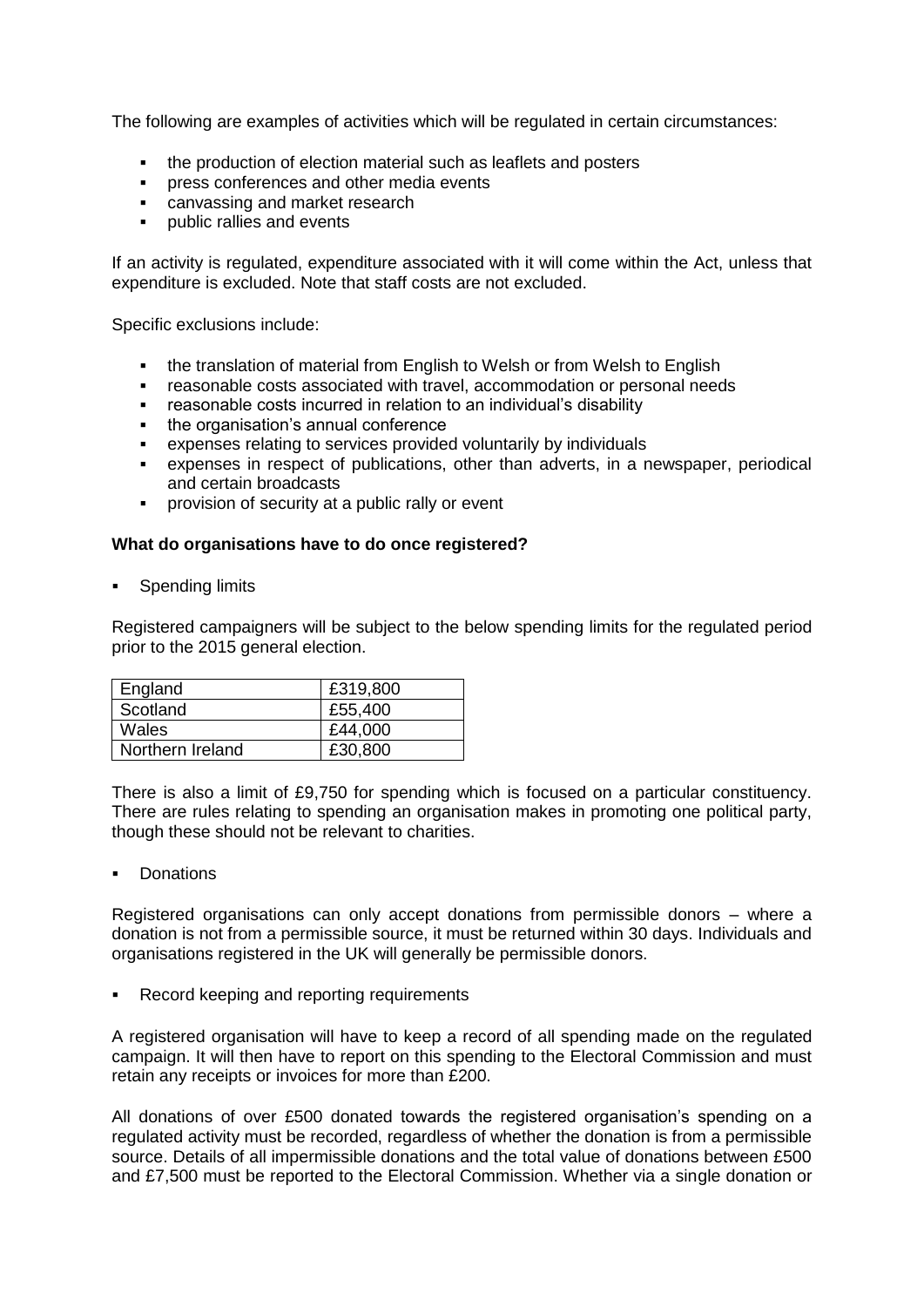multiple donations, if a donor gives an organisation over £7,500, the details of the donation or donations must be reported to the Electoral Commission.

For a UK Parliamentary general election, there will be additional reporting requirements. For example, campaign spending over £7,800 aimed at an individual constituency must be reported.

Reports must be made quarterly before Parliament is dissolved and weekly in the period between dissolution of Parliament and the election.

The Electoral Commission will publish the reports organisations submit to it detailing the donations they have received, their spending on a campaign and a statement of accounts. Note, however, that charities will likely not have to supply the Electoral Commission with a statement of accounts, as they are already under an equivalent legal requirement to submit accounts.

#### **What happens if an organisation does not comply with the rules?**

The Electoral Commission has powers to impose civil penalties and enforcement notices. In extreme cases, breaches can result in criminal prosecution.

#### **Some tips to avoid falling foul of the rules**

Aim to get backing from all political parties. This maximises support and means it will be hard to argue that your activity is intended to promote or reduce any parties' electoral chances.

Campaign well in advance of an election. This can put pressure on political parties to address your concerns in their manifestos and will also bring your spending down within the regulated period.

#### **Where to get further guidance**

Guidance currently available from the Electoral Commission can be found [here.](http://www.electoralcommission.org.uk/i-am-a/party-or-campaigner/non-party-campaigners) You should check that any guidance you refer to is up to date and will apply to the election you are concerned with. We expect more comprehensive guidance to be available in July.

In the meantime, we recommend signing up for the Electoral Commission's updates [here.](http://www.electoralcommission.org.uk/find-information-by-subject/political-parties-campaigning-and-donations/non-party-campaign-spending-and-donations-at-elections/sign-up-for-updates)

The Electoral Commission will be publishing tailored guidance in partnership with the charity regulators at some point in the future. It is always worth remembering Charity Commission guidance on campaigning and political activities generally, which can be found [here.](http://www.charitycommission.gov.uk/publications/cc9.aspx)

You may wish to contact the Electoral Commission directly with any questions using the details below:

| England          | 020 7271 0616   | pef@electoralcommission.org.uk                 |
|------------------|-----------------|------------------------------------------------|
| Scotland         | 0131 225 0200   | infoscotland@electoralcommission.org.uk        |
| Wales            | 029 2034 6800   | infowales@electoralcommission.org.uk           |
| Northern Ireland | l 028 9089 4020 | infonorthernireland@electoralcommission.org.uk |